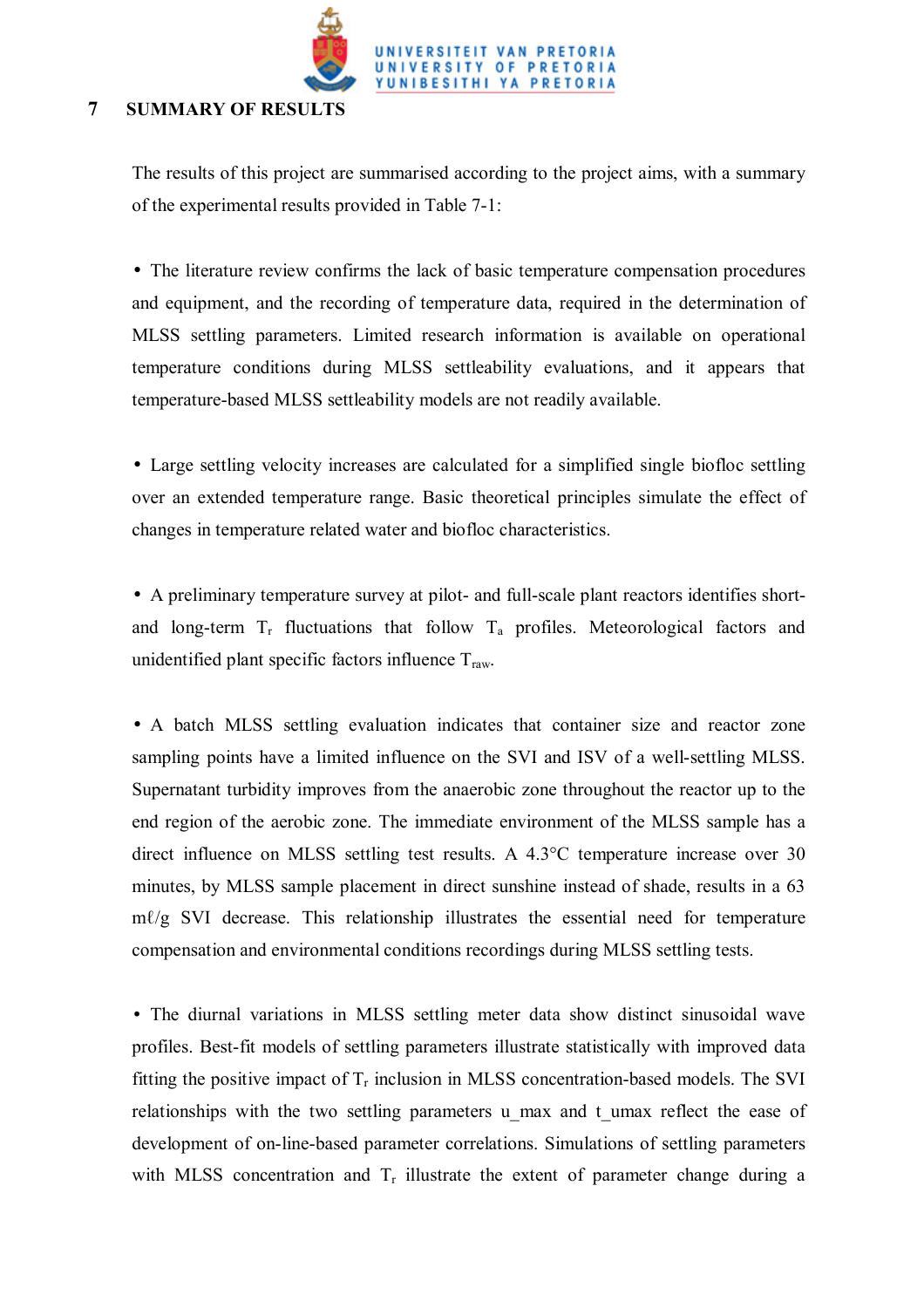

temperature variation. A 1.8°C diurnal  $T_r$  fluctuation results in a 26.5 m $\ell$ /g SVI change. This SVI increase of 14.8 m $\ell/g$  per 1°C T<sub>r</sub> decrease illustrates the close inverse relationship between MLSS settleability and temperature. Additional parameter relationships that are identified in the project are listed in Table 7-1.

• Incremental settling data indicates that MLSS concentration and  $T<sub>r</sub>$  determine the t umax, which in turn indicates during which 5-minute period the settling velocity will be the highest. There is a direct relationship between the settling velocity and  $T_r$ . The only exception occurs during the last three stages of the incremental 5-minute settling periods over 30 minutes. The on-line-based diurnal settling profiles indicate that settling velocity increases later in the 30-minute settling period during high MLSS concentration and low  $T_r$  conditions. The colder MLSS sample only starts settling after a longer reflocculation period (e.g. 15 to 30 minutes).

• The significant effects of short-term temperature variations on MLSS settling parameters have been determined theoretically and experimentally, thereby achieving the main project aim.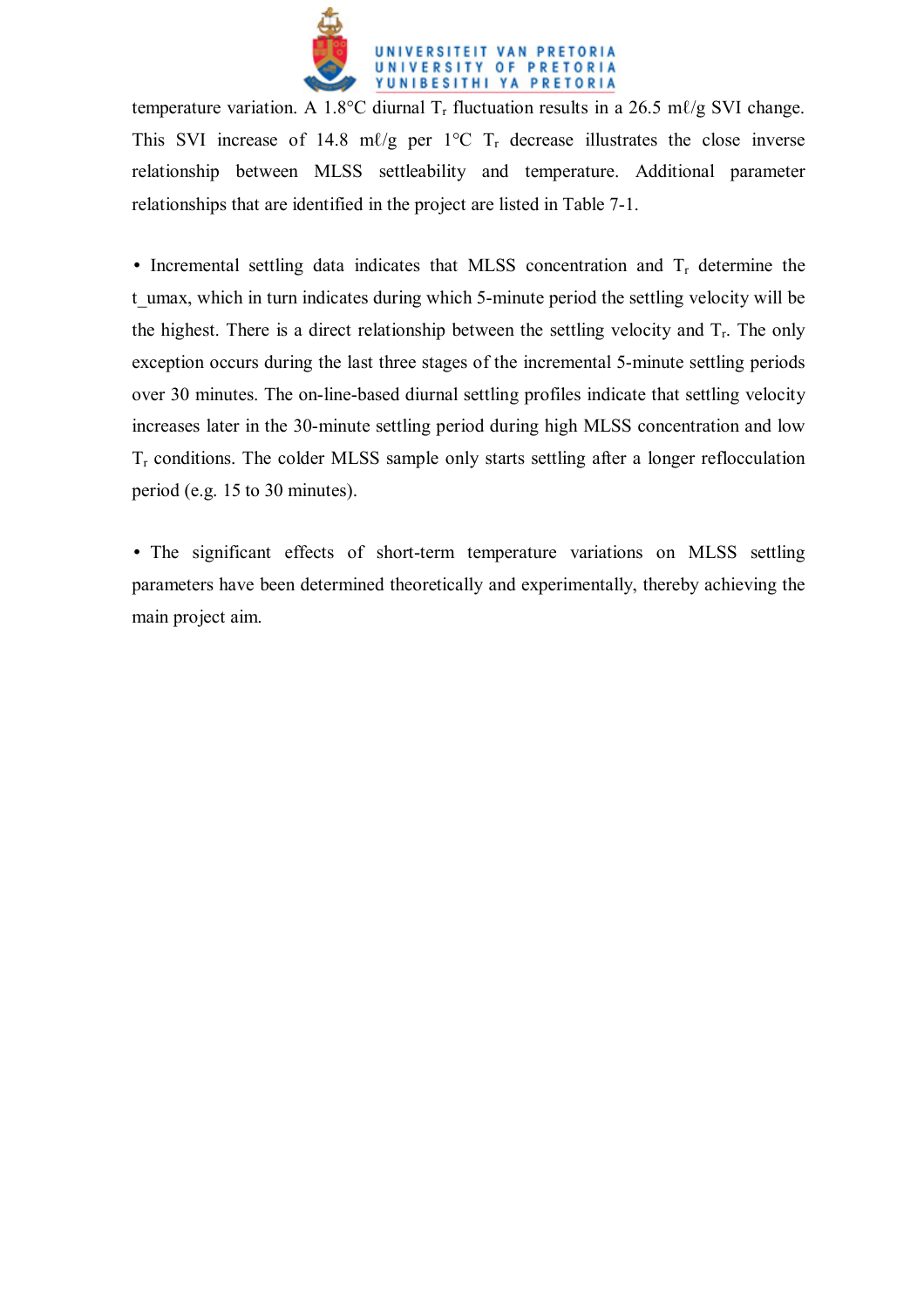| Table 7-1 MLSS settling parameter variation summary |  |  |
|-----------------------------------------------------|--|--|
|                                                     |  |  |

|                      | <b>Batch MLSS settling tests</b>                  | On-line full-scale plant                          | On-line full-scale plant           |                                            |
|----------------------|---------------------------------------------------|---------------------------------------------------|------------------------------------|--------------------------------------------|
| Index /<br>Parameter | T <sub>s</sub> increase                           | $T_r$ increase                                    | Constant $T_r$                     |                                            |
|                      |                                                   |                                                   |                                    | <b>Relationship with BNR reactor zones</b> |
|                      | <b>Constant MLSS concentration</b>                | <b>Constant MLSS concentration</b>                | <b>MLSS</b> concentration increase |                                            |
| <b>SVI</b>           | Inverse, $-14.8 \text{ m} \ell / g / 1 \text{°C}$ | Inverse, $-14.8 \text{ m} \ell / g / 1 \text{°C}$ | Direct correlation                 | Relatively constant                        |
| t umax               | ۰                                                 | Inverse, $-2.4 \text{ min.}/1 \text{°C}$          | Direct correlation                 |                                            |
| u max                |                                                   | Direct, $0.1 \text{ m/hr}/1 \textdegree C$        | Inverse correlation                |                                            |
| u ave                | ۰                                                 | Direct, 0.04 m/hr/1°C                             | Inverse correlation                |                                            |
| <b>ISV</b>           | Direct, $0.12 \text{ m/hr}/1 \text{°C}$           |                                                   | ۰                                  | Relatively constant                        |
| h                    |                                                   | Inverse, -19 mm/1°C                               | Direct correlation                 |                                            |
| u1                   |                                                   | Direct $0.08 \text{ m/hr}/1 \textdegree C$        | Inverse correlation                |                                            |
| u2                   |                                                   | Direct $0.19 \text{ m/hr}/1 \textdegree C$        | Inverse correlation                |                                            |
| u <sub>3</sub>       |                                                   | Direct $0.07$ m/hr/ $1^{\circ}$ C                 | Inverse correlation                |                                            |
| u <sub>4</sub>       |                                                   | Inverse -0.01 m/hr/1 $\degree$ C                  | Inverse correlation                |                                            |
| u <sub>5</sub>       |                                                   | Inverse -0.05m/hr/1°C                             | Inverse correlation                |                                            |
| u6                   |                                                   | Inverse -0.05 m/hr/1 $\degree$ C                  | Inverse correlation                |                                            |
| Turbidity            | Direct 1.42 FNU/1°C                               |                                                   |                                    | Reduction through reactor                  |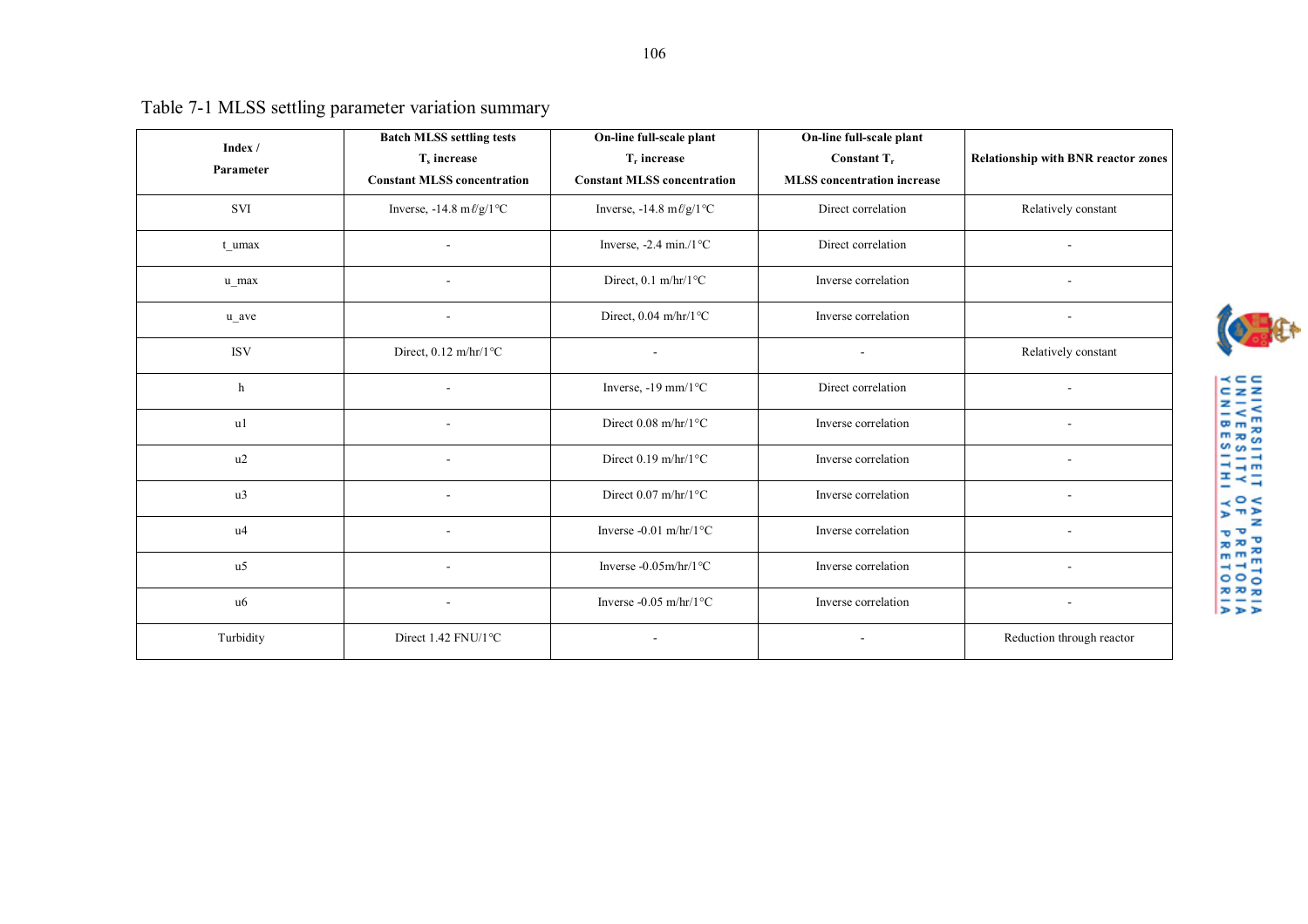

## **8 CONCLUSIONS**

• The impact of MLSS concentration dominates other MLSS settling factors, according to the format of existing settling models. The effect of diurnal  $T_r$  fluctuations is not easily detected with conventional batch settling tests due to rapid changes in  $T_s$ . An on-line MLSS settling meter combines both diurnal MLSS concentrations and Tr fluctuations, to generate improved temperature dependent MLSS settling models.

• The batch MLSS settling test in a graduated cylinder is the most widely used method to determine settling parameters such as SVI, but temperature compensation or recording procedures are rarely implemented. The significant effect of short-term temperature variations on MLSS sample settling is illustrated with two evaluations (batch and online), at an average 14.8 mℓ/g SVI increase per 1 °C decrease.

• There is a direct relationship between MLSS settling velocity and  $T_r$ . The only exception occurs during some of the incremental settling velocity stages. The incremental settling velocities increase in the second half of the 30-minute settling period in the lower  $T_r$  range, because the colder MLSS sample only starts settling after a longer reflocculation period. Incremental settling data indicates that MLSS concentration and  $T_r$  determine t umax, and it also specifies the highest settling velocity during the six 5-minute settling stages in the 30-minute period.

• Existing MLSS settling parameter models are based on MLSS concentration, without incorporating temperature. The effect that temperature inclusion has on settling models is illustrated with three settling parameter models, where the statistical improvement is illustrated by an average  $R^2$  increase of 0.13.

• Conventional batch settling equipment and basic procedures are not suitable to effortlessly identify temperature dependent MLSS settling changes over small operational  $T_r$  ranges. The settleability impact of diurnal  $T_r$  fluctuations and  $T_s$  change during sample handling are not easily detected from routine batch MLSS settling tests performed on a daily basis.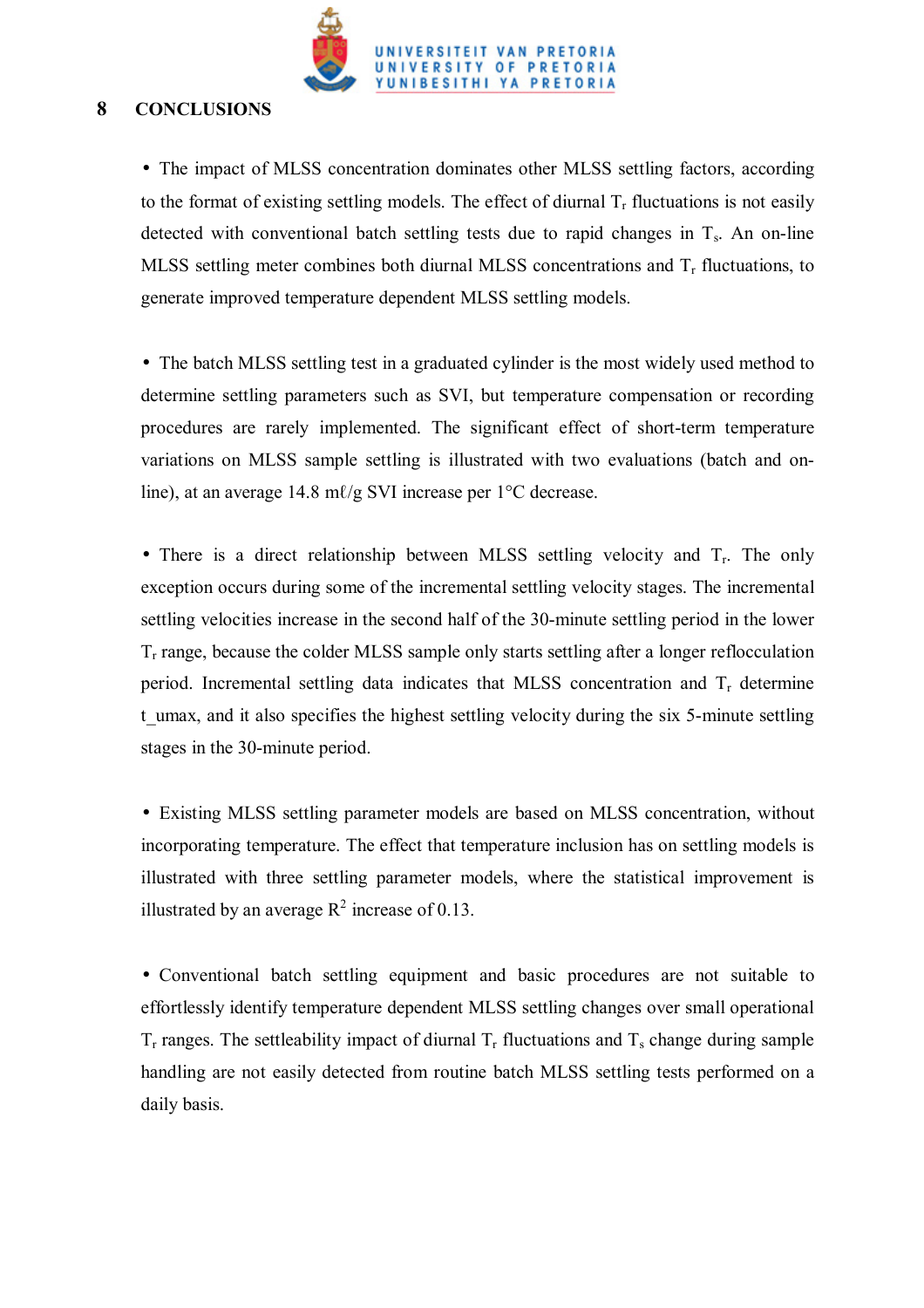

• Automated MLSS settling meters are ideally suited to perform semi-continuous MLSS settling tests. These MLSS settling profiles were not linked before to diurnal  $T_r$ fluctuations. The effect of diurnal  $T_r$  variations on settling parameters is illustrated on a full-scale plant with on-line based correlations between SVI and two settling velocity parameters at an average  $R^2$  of 0.93.

• SVI test results are used for operational settleability control and design purposes, but do usually not include information about MLSS concentration, environmental test conditions or container dimensions. Temperature variations of about 4.3°C during 30 minute settling test periods result in an average SVI change exceeding 60 m $\ell$ /g. These rapid  $T_s$  variations illustrate the need to include reference temperature conditions in MLSS settling reports and experimental methods.

• Temperature is not a process parameter observed at most operational plants. Preliminary temperature recordings indicated significant short- and long-term temperature changes of a few degrees Celsius in full-scale and pilot plant reactors and at different aeration systems.

• Basic MLSS settling models that are based on fundamental theories are not readily available to simulate dynamic plant temperature conditions. Preliminary calculations illustrate large settling velocity changes of about 2 to 11 m/hr, created by water and biofloc property changes, over an extended temperature range of 20°C.